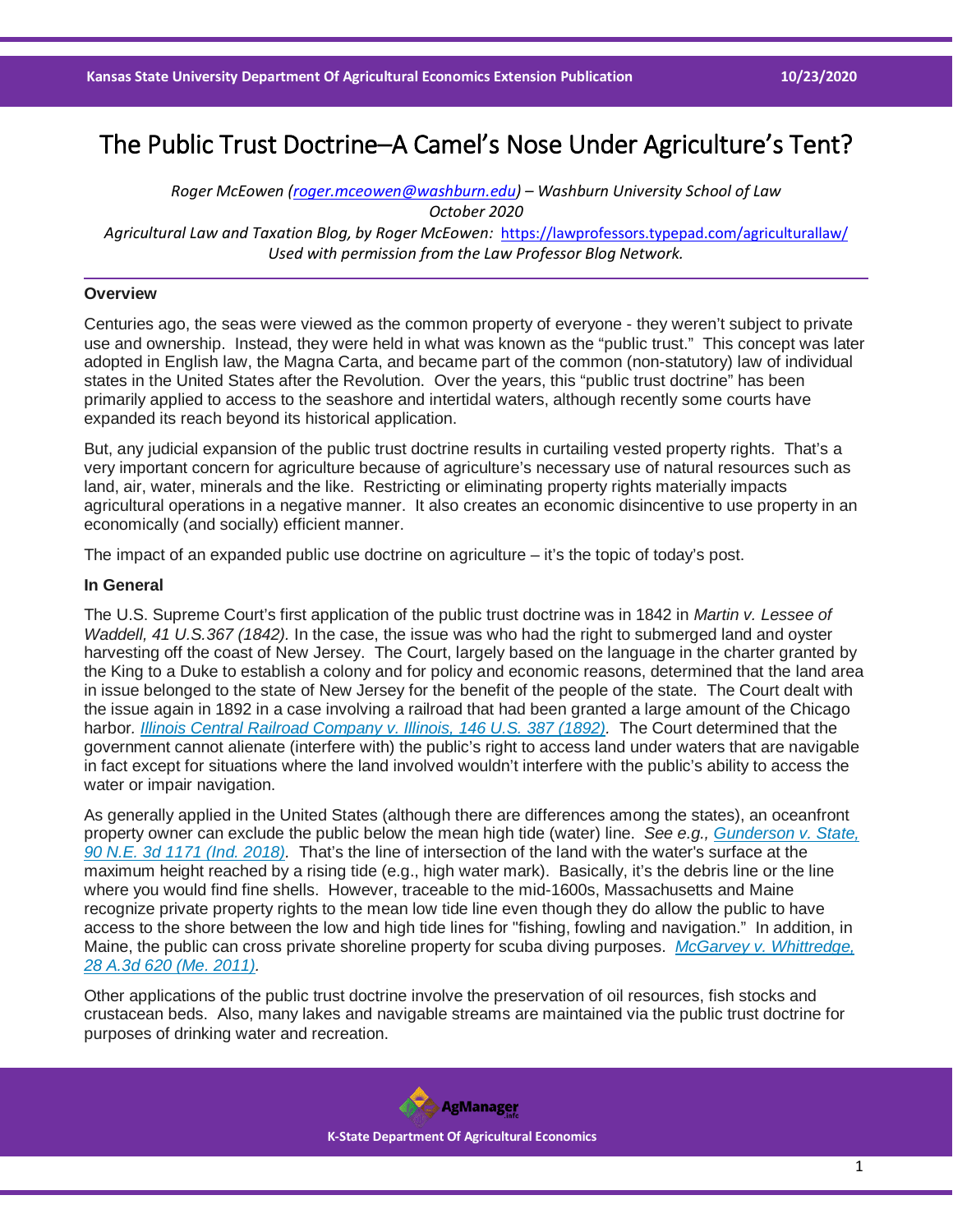## **Expanding the Doctrine?**

As noted above, the public trust doctrine is an ancient concept that guarantees certain rights to the public and causes other rights to be vested in private owners. Indeed, in the United States, one of the fundamental Constitutional rights denoted in the Bill of Rights is that of the ownership of private property. *Fifth Amendment, U.S. Constitution.* As a fundamental Constitutional right, any infringement on the right is subject to "strict scrutiny" by a court. Of course, the government (state and federal) retains the right to "take" private property for a public use, but only upon the payment of "just compensation." But, any expansion of the doctrine does an "end-run" around the claim that the government has committed a taking that requires compensation – the theory being that the public rights pre-existed and private property rights are automatically subject to them. An expansion would bring non-justiciable political questions into the courts. This technique has been tried with attempts to get the courts to decide allegations of harm and restrict usage of private property based on "global warming." Largely, the courts have refused citing lack of standing, congressional delegation to administrative agencies and that such claims are non-justiciable political questions. *See, e.g., [American Electric Power Company v. Connecticut, 564 U.S. 410 \(2011\).](https://casetext.com/case/am-electric-power-co-inc-v-conn?ref=ArRBZs!bprEOm)*

The notion that vested (e.g., settled, fixed, inalienable) rights can be usurped by an expanded application of the public trust doctrine makes it easier for regulation of property rights to occur without any concern that a non-physical taking of the property has occurred that would require the private property owner to be compensated. That's because the private property taken, the theory is, was a right that the owner never had to begin with. In turn, an expanded public trust doctrine would require state (and, perhaps, federal) governments to take action to preserve public rights. If they failed to do so, the legal system would be used to force action. The courts, then, become a sort of "super legislature" via the public trust doctrine - a "courtpacking" technique that is off the radar and out of public view.

How could an expanded public trust doctrine apply? For farmers and ranchers, it could make a material detrimental impact on the farming operation. For instance, many endangered species have habitat on privately owned land. If wildlife and their habitat are deemed to be covered by the doctrine, farming and ranching practices could be effectively curtailed. What about vested water rights? A farming or ranching operation that has a vested water right to use water from a watercourse for crop irrigation or livestock watering purposes could find itself having those rights limited or eliminated if, under the public trust doctrine, a certain amount of water needed to be retained in the stream for a species of fish.

One might argue that the government already has the ability to place those restrictions on farming operations, and that argument would be correct. But, such restrictions exist via the legislative and regulatory process and are subject to constitutional due process, equal protection and just compensation protections. Conversely, land-use restrictions via the public trust doctrine bypass those constitutional protections. No compensation would need to be paid, because there was no governmental taking – a water right, for example, could be deemed to be subject to the "public trust" and enforced without the government paying for taking the right. That's a much different outcome than the government imposing regulations on property uses that trigger compensation for an unconstitutional regulatory taking. In essence the government, via the doctrine, acquires an easement for the protection of certain designated natural resources (such as wildlife and wildlife habitat) that are deemed to be in the public interest. Instead of elected politicians making these decisions and being accountable to voters, the courts are the enforcers.

Also, an expansion of the public trust doctrine, from an economic standpoint, would have the unintended consequence of diminishing the incentive of landowners to invest in and improve the natural resource at issue. Private property has value because of the ability to exclude others from use and ownership. A fundamental principle of economics is that the ability to exclude others from use and ownership increases the owner's incentive to use the resource wisely. This was, indeed, borne out in *[Bitterroot River Protective](https://casetext.com/case/bitterroot-v-bitterroot?ref=ArRBZs!1w5iR4)  [Association v. Bitterroot Conservation District, 346 Mont. 507 \(2008\).](https://casetext.com/case/bitterroot-v-bitterroot?ref=ArRBZs!1w5iR4)*

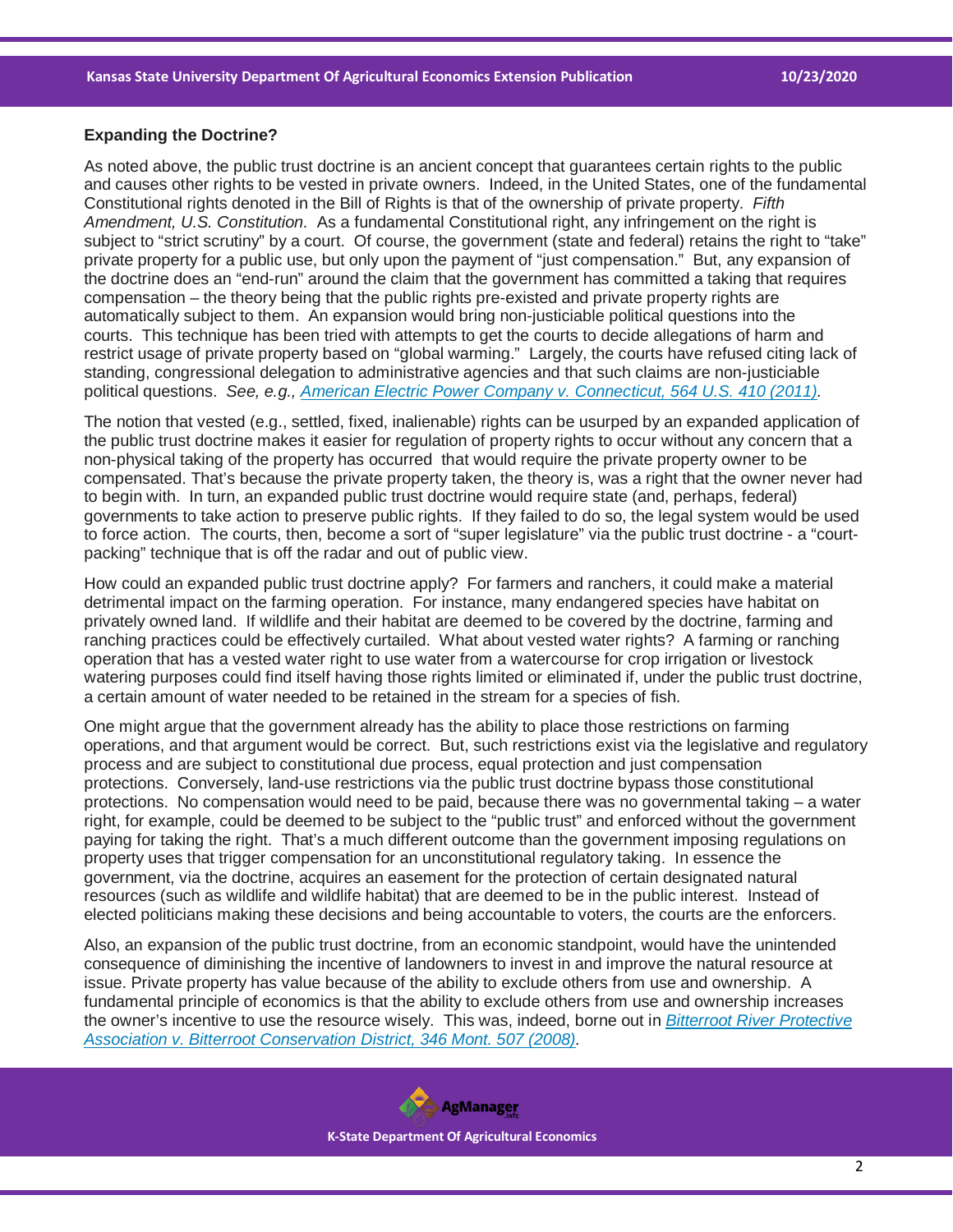## **Recent Case**

*[Mineral County v. Lyon County, No. 75917, 2020 Nev. LEXIS 56 \(Nev. Sup. Ct. Sept. 17, 2020\),](https://casetext.com/case/mineral-cnty-v-lyon-cnty?ref=ArRBZs!SVlBzy)* involved the state of Nevada's water law system for allocating water rights and an attempt to take those rights without compensation via an expansion of the public use doctrine. The state of Nevada appropriates water to users via the prior appropriation system – a "first-in-time, first-in-right" system. Over 100 years ago, litigation over the Walker River Basin began between competing water users in the Walker River Basin. The Basin covers approximately 4,000 square miles, beginning in the Sierra Nevada mountain range and ending in a lake in Nevada. In 1936, a federal court issued a decree adjudicating water rights of various claimants to water in the basin via the prior appropriation doctrine.

In 1987, an Indian Tribe intervened in the ongoing litigation to establish procedures to change the allocations of water rights subject to the decree. Since that time, the state reviews all changes to applications under the decree. In 1994, the plaintiff sought to modify the decree to ensure minimum stream flows into the lake under the "doctrine of maintenance of the public trust." The federal district (trial) court granted the plaintiff's motion to intervene in 2013. In 2015, the trial court dismissed the plaintiff's amended complaint in intervention on the basis that the plaintiff lacked standing; that the public trust doctrine could only apply prospectively to bar granting appropriative rights; any retroactive application of the doctrine could constitute a taking requiring compensation; that the court lacked the authority to effectuate a taking; and that the lake was not part of the basin.

On appeal, the federal appellate court determined that the plaintiff had standing and that the lake was part of the basin. The appellate court also held that whether the plaintiff could seek minimum flows depended on whether the public trust doctrine allowed the reallocation of rights that had been previously settled under the prior appropriation doctrine. Thus, the appellate court certified two questions to the Nevada Supreme Court: 1) whether the public trust doctrine allowed such reallocation of rights; and 2) if so, whether doing so amounted to a "taking" of private property requiring "just compensation" under the Constitution.

The state Supreme Court held that that public trust doctrine *had already been implemented* via the state's prior appropriation system for allocating water rights and that the state's statutory water laws is consistent with the public trust doctrine by requiring the state to consider the public interest when making allocating and administering water rights. The state Supreme Court also determined that the legislature had expressly prohibited the reallocation of water rights that have not otherwise been abandoned or forfeited in accordance with state water law.

The state Supreme Court limited the scope of its ruling to private water use of surface streams, lakes and groundwater such as uses for crops and livestock. The plaintiff has indicated that it will ask the federal appellate court for a determination of whether the public trust doctrine could be used to mandate water management methods. If the court would rule that it does, the result would be an unfortunate disincentive to use water resources in an economically efficient manner (an application of the "tragedy of the commons"). It would also provide a current example (in a negative way) of the application of the Coase Theorem (welldefined property rights overcome the problem of externalities). *See Coase, "The Problem of Social Cost," Journal of Law and Economics, Vol. 3, October 1960.*

## **Conclusion**

Clearly, the state and federal governments can regulate natural resources. The power to do so is vested in state legislatures and the Congress. As such, the power is limited by Constitutional protections and by the voting public. But, an expansion of the public trust doctrine would void those constraints on a theory that a property right that doesn't exist cannot be taken. The courts would become a "super legislature" gaining the authority to make public policy decisions. That would further blur the distinction between legislative bodies and the judiciary and the fundamental legal principle of the separation of powers.